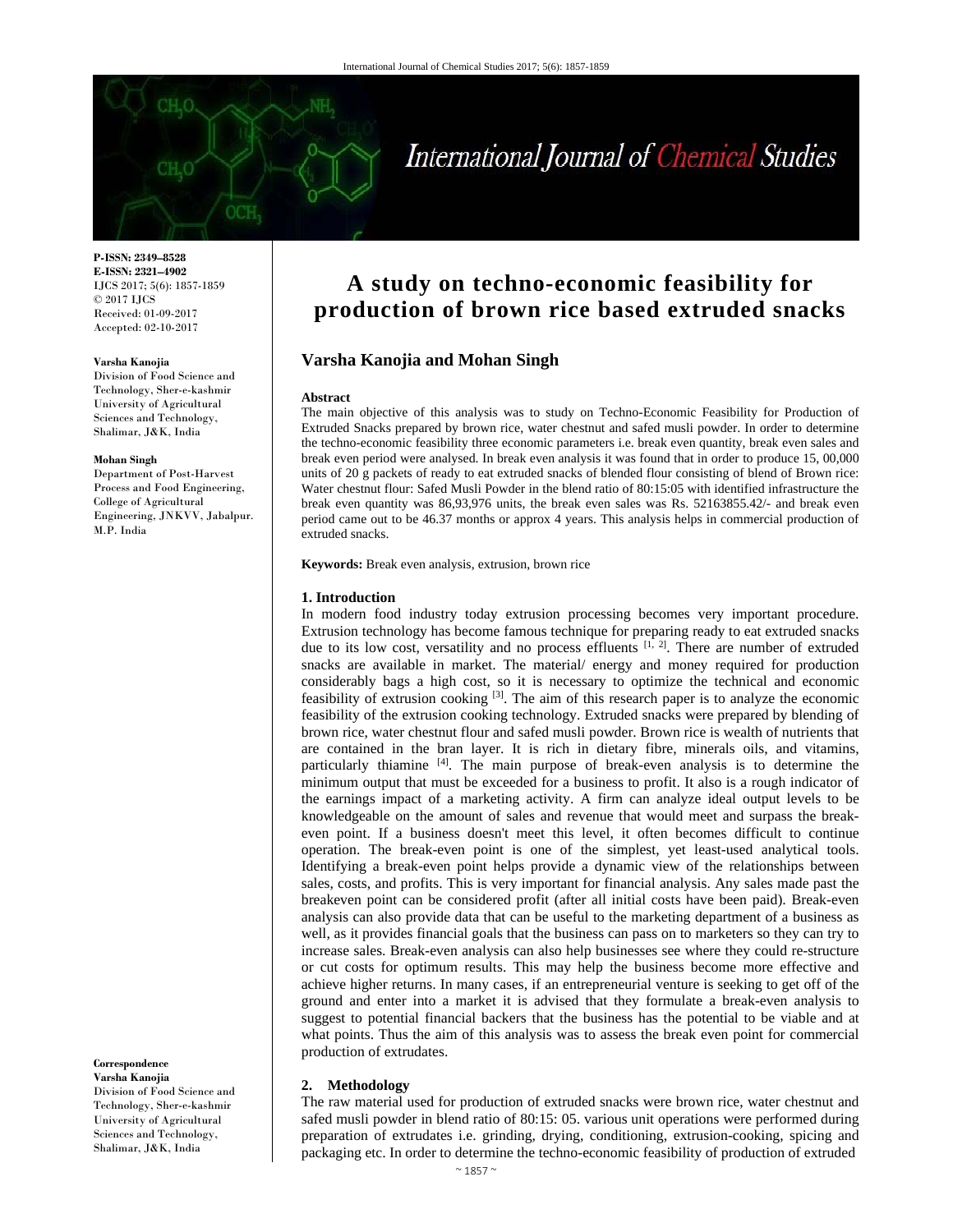product of brown rice, water chestnut and safed musli powder three economic parameters i.e. break even quantity, break even sales, break even period were calculated as follows (Azam et. al. 2016):

Break even quantity =  $\frac{Total Fixed cost}{Cost of per pack-variable cost per pack}$ <br>Break even sales =  $\frac{\text{Total fixed cost}}{\text{cost of per pack-variable cost per pack}} \times \text{cost of}$ per pack

Break Even Period  $=$   $\frac{\text{Break}}{\text{Total number of units produced}}$ 

## **3. Result and discussion**

**3.1 Break Even Analysis:** Cost analysis for preparation of ready to eat extruded snacks from the identified best blended Brown rice flour, Water chestnut flour and Safed Musli powder.

In calculating the breakeven point certain assumptions were which are listed below. The selling cost of one unit of 20 gram was fixed as Rs. 6/- because at present the similar products are available at retail price of Rs. 10/- and their selling price at factory retail outlet is Rs. 6/-.

| А.           | <b>Fixed Cost:</b>                                                                                                           |                                                                |
|--------------|------------------------------------------------------------------------------------------------------------------------------|----------------------------------------------------------------|
| 1.           | Cost of machines and equipments:                                                                                             |                                                                |
| S. No.       | Machine/Equipment                                                                                                            | Cost in Rupees                                                 |
| i.           | Food Extruder with accessories                                                                                               | 21,00,000.00                                                   |
| ii.          | Hammer Mill                                                                                                                  | 25,000.00                                                      |
| iii.         | <b>Burr Grinder</b>                                                                                                          | 42,000.00                                                      |
| Iv           | Spice flavor coating drum<br>(capacity 10-15 kg per 10 min)                                                                  | 90,000.00                                                      |
| V.           | Automatic Pouch Packaging Machine (3 no. @ Rs. 12,00,000.00 each)                                                            | 36,00,000.00                                                   |
| vi.          | Weighing Balance                                                                                                             | 26,000.00                                                      |
| vii.         | Moisture Tester                                                                                                              | 50,000.00                                                      |
| viii.        | Furniture                                                                                                                    | 28,000.00                                                      |
| ix.          | Containers for raw materials and finished products                                                                           | 35,000.00                                                      |
| Х.           | Crates                                                                                                                       | 20,000.00                                                      |
| <b>Total</b> |                                                                                                                              | 60,16,000.00                                                   |
| 2.           | <b>Cost of land and Building:</b>                                                                                            |                                                                |
| S. No.       | Item                                                                                                                         | Cost in Rupees                                                 |
| i.           | Land area 600 sq. ft. (300+300 Sq. ft.) @ Rs. 500 per sq. ft.                                                                | 3,00,000.00                                                    |
| ii.          | Construction cost @ Rs. 1500 per sq. ft.                                                                                     | 9,00,000.00                                                    |
|              | Total                                                                                                                        | 12,00,000.00                                                   |
|              | <b>Total Fixed Cost</b>                                                                                                      | 60,16,000.00+12,00,000.00                                      |
|              |                                                                                                                              | $= 72,16,000.00$                                               |
|              | Assumptions:                                                                                                                 |                                                                |
|              | Useful life of machines                                                                                                      | $=$ 10 years                                                   |
|              | Useful life of building                                                                                                      | $=$ 20 years                                                   |
|              | Salvage Value                                                                                                                | $= 10\%$ of Initial cost                                       |
|              | Rate of interest                                                                                                             | $= 12\% p.a.$                                                  |
| 3.           | Depreciation of machines per year                                                                                            | FC of machines-Salvage value)                                  |
|              | Salvage Value                                                                                                                | Heaful life of machines<br>$=$ FC of machines $-10\%$ of FC of |
|              |                                                                                                                              | Machines<br>$=(60,16,000-6,01,600)/10$                         |
|              |                                                                                                                              | $= 5,41,440.00$                                                |
| 4.           | Cost of land and building per year                                                                                           | $=(12,00,000.00)/20$<br>$= 60,000.00$                          |
| 5.           | Fixed cost per year                                                                                                          | $= 60,000.00 + 5,41,440.00$<br>$= 6,01,440.00$                 |
| 6.           | Interest @ 12% per year                                                                                                      | $=(6,01,440.00x 12)/100$                                       |
| 7.           | <b>Total Fixed Cost</b>                                                                                                      | $= 72,172.80$<br>$= 6,01,440.00+72,172.80$                     |
|              |                                                                                                                              | $= 6,73,612.80$ per year                                       |
| <b>B.</b>    | <b>Variable Cost:</b><br><b>Items</b>                                                                                        |                                                                |
| S.No.        |                                                                                                                              | <b>Cost in Rupees</b>                                          |
| 1.           | Labour Charges:                                                                                                              | 37,000.00/- per month                                          |
|              | Manager/ Supervisor 1 no. @ Rs. 20000/- p.m.<br>i.                                                                           |                                                                |
|              | ii.<br>Operator @ Rs. 10,000/- p.m.                                                                                          |                                                                |
|              | iii.<br>Helper @ Rs. 5,000/- p.m.<br>iv.                                                                                     |                                                                |
| 2.           | Watchman @ Rs. 2,000/- p.m.<br>Electricity charges for 500 kWh in a month 7/- per kwh                                        | 35,000.00 p.m.                                                 |
| 3.           | Raw Materials required per month:                                                                                            | 45,50,000.00                                                   |
|              | Brown rice $(26,000 \text{ kg x } 0.80 \text{ part x } \circledcirc \text{Rs. } 100/- \text{ per kg.}) = 20,80,000.00$<br>i. |                                                                |
|              | ii.<br>Water chestnut flour (26,000 x 0.15 part x @ Rs. 300/- per kg.) = 11,70,000.00                                        |                                                                |
|              | Safed Musli Powder (26,000 kg x 0.05 part x @ 1000/- per kg.) = 13,00,000.00<br>iii.                                         |                                                                |
| 4            | Spices $@2\% @Rs.400$ per kg.                                                                                                | 2,08,000.00                                                    |
| $\sqrt{5}$   | Packaging material @ 0.25 per pcs. (13,00,000.00 x.25)                                                                       | 3,25,000.00                                                    |
| 6            | Repair and maintenance @ 10% of machine cost                                                                                 | 6,01,600.00                                                    |
| 7            | Insurance charges @ 10% of TFC                                                                                               | 67361.28<br>58,23,961.28                                       |